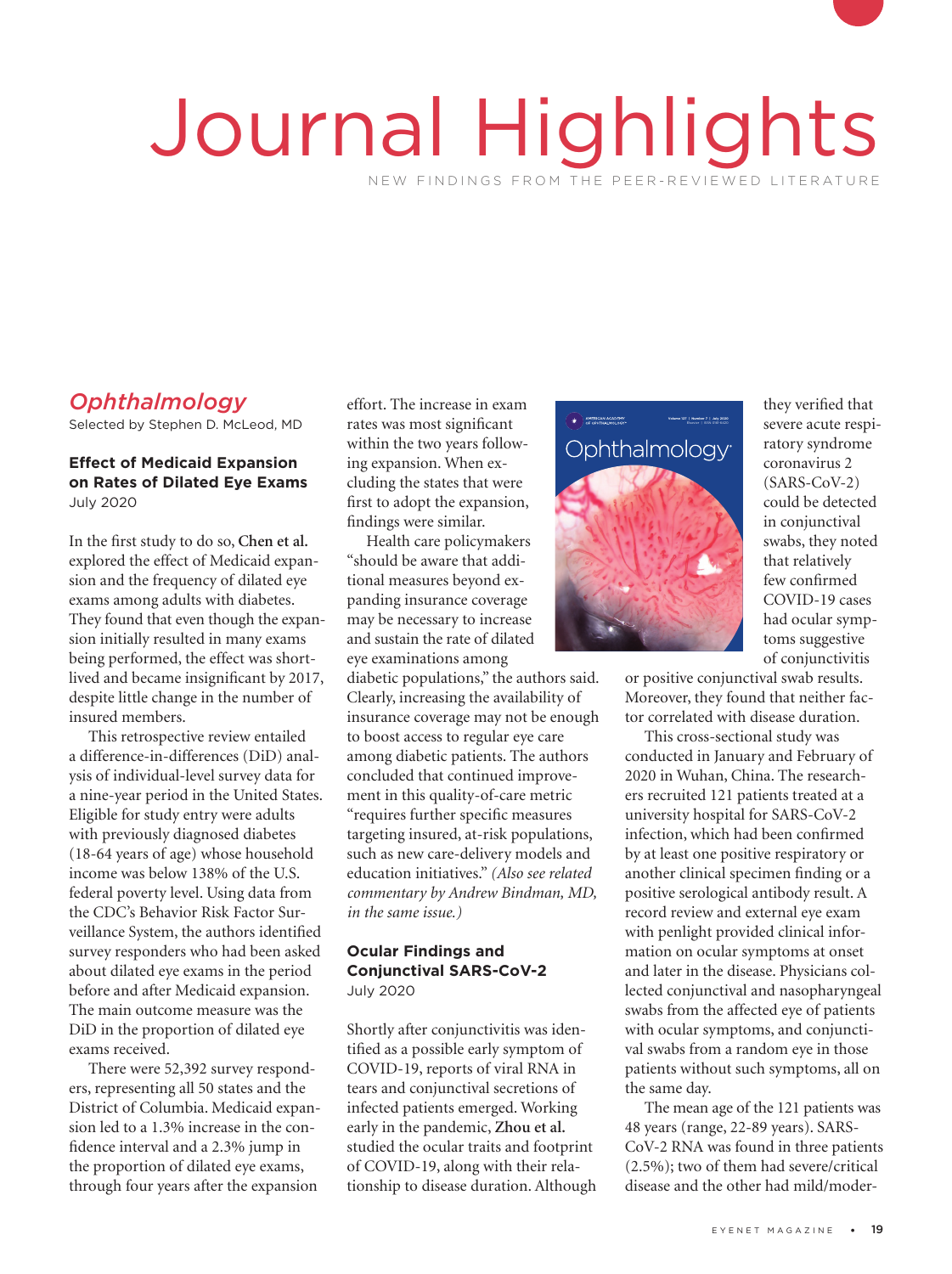

ate disease. Eight patients (6.6%) had ocular symptoms, including itching  $(n = 5)$ , redness  $(n = 3)$ , tearing  $(n = 3)$ , discharge  $(n = 2)$ , and foreign body sensation ( $n = 2$ ). Seven of these eight patients had severe/critical disease. Only one patient had ocular symptoms plus a conjunctival swab that was positive for SARS; two patients without ocular symptoms had a positive conjunctival swab result.

There was no meaningful correlation between the presence of ocular symptoms and positive swab findings (odds ratio, 2.548; Fisher's exact test,  $p = .39$ ). Neither the proportion of patients with ocular symptoms nor the proportion with positive swab results had a significant relationship with disease duration (Spearman rank correlation, 0.111  $[p = .22]$  and 0.74  $[p = .42]$ , respectively). However, the difference in rates of positive SARS-CoV-2 test results with conjunctival swabs (2.5%) versus nasopharyngeal swabs (70.2%) was significant (p < .001). *(Also see related commentary by Irene C. Kuo, MD, in the same issue.)*

#### **Facial Trauma Caused by Electric Scooter Accidents** July 2020

As electric scooters have become popular, injuries associated with their use have risen concurrently. However, little is known about ophthalmic trauma related to scooter use. **Yarmohammadi et al. r**eported on patients who sustained facial injury after riding an electric scooter in the standing position. They noted many complex fractures involving multiple anatomic subunits—and the injuries tended to be severe and difficult to repair, likely due to the combination of speed impact, lack of restraint, diffuse impact, and coup/ contrecoup forces.

For this study, the authors reviewed one-year data from two academic emergency departments. They gathered information on demographics, helmet use, drug/alcohol use at presentation, mechanism of trauma, type of facial injury, associated comorbidities, and need for hospitalization or surgical intervention.

Thirty-four patients presented with scooter-associated facial injury during the study period. Twenty-five (74%) were male; the patients' mean age was 36.7 years. None had been wearing a helmet. Nearly three-fourths were intoxicated/impaired from drugs or alcohol according to self-reports, physician observation, or toxicology results. The mean blood alcohol level of the tested intoxicated patients was 203.4 mg/dL. Nearly all patients (94%) had at least one facial fracture, and most (79%) involved anatomic subunits. Lateral orbital rim and orbital floor fractures were the most common, each occurring in at least half of the study population. Orbital roof and medial orbital wall fractures were each present in about 25%. An ophthalmic examination was performed in 26 patients, including all who had an orbital fracture.

Five patients had eyelid lacerations, and one had an intraretinal hemorrhage that did not impair vision. All but one patient had normal visual acuity. The exception was a patient with light perception and elevated intraocular pressure (>50 mm Hg) secondary to retrobulbar hemorrhage; lateral canthotomy and cantholysis were performed to decrease pressure and restore vision. No patient had extraocular muscle entrapment or globe rupture. Most patients (76%) were hospitalized; eight required surgery. About 20% had associated intracranial hemorrhage, and 12% had impaired neurologic status that required intubation. Most patients with hemorrhage had close monitoring but did not require neurosurgical intervention. A patient with cerebral contusion and extensive intracranial hemorrhage underwent craniotomy, had prolonged hospitalization, and required cognitive rehab in a skilled nursing facility.

*—Summaries by Lynda Seminara*

# *Ophthalmology Retina*

Selected by Andrew P. Schachat, MD

### **Risk of Progression to Advanced AMD in a U.K. Cohort** July 2020

**Chakravarthy et al.** set out to estimate the rates of progression to geographic

atrophy (GA) or choroidal neovascularization (CNV) in eyes with early or intermediate age-related macular degeneration (AMD). They found that progression to advanced AMD occurs frequently in these eyes, particularly when GA or CNV is present in the fellow eye.

For this retrospective cohort study, the researchers analyzed data extracted from a widely used electronic database in the United Kingdom. The data were collected between October 2000 and February 2016 at 10 retina clinics. The main outcome measure was the rate of progression to GA or CNV. A Cox proportional hazards model was used to estimate rates of progression. In addition, multivariate models were run; these included additional risk factors such as cardiovascular disease, hypertension, glaucoma, and smoking.

All told, records for 40,543 patients with early/intermediate AMD were included in the analysis. The patients were divided into four subgroups: 1) those with AMD in both eyes (early: early;  $n = 32,655$ ; 2) those with AMD in one eye and CNV in the fellow eye (early:CNV;  $n = 7,069$ ); 3) those with AMD in one eye and GA in the fellow eye (early: GA;  $n = 656$ ); and 4) those with AMD in one eye and mixed GA/ CNV in the fellow eye (early:mixed;  $n = 163$ ).

Progression rates in study eyes, as expressed by 100 person-years, were as follows:

• In the early:early group, the rates of progression to GA or CNV were 2.0 and 3.2, respectively.

• In the early:CNV cohort, the rates of progression to GA or CNV were 4.1 and 15.2, respectively.

In the early: GA group, the rates of progression to GA or CNV were 11.2 and 8.5, respectively.

• In the early:mixed cohort, the rates of progression to GA or CNV were 7.8 and 11.9, respectively.

With regard to other risk factors, age, female sex, and cardiovascular disease were associated with an increased risk of progression to advanced AMD. In contrast, diabetes and glaucoma were associated with a decreased risk of progression. *—Summary by Jean Shaw*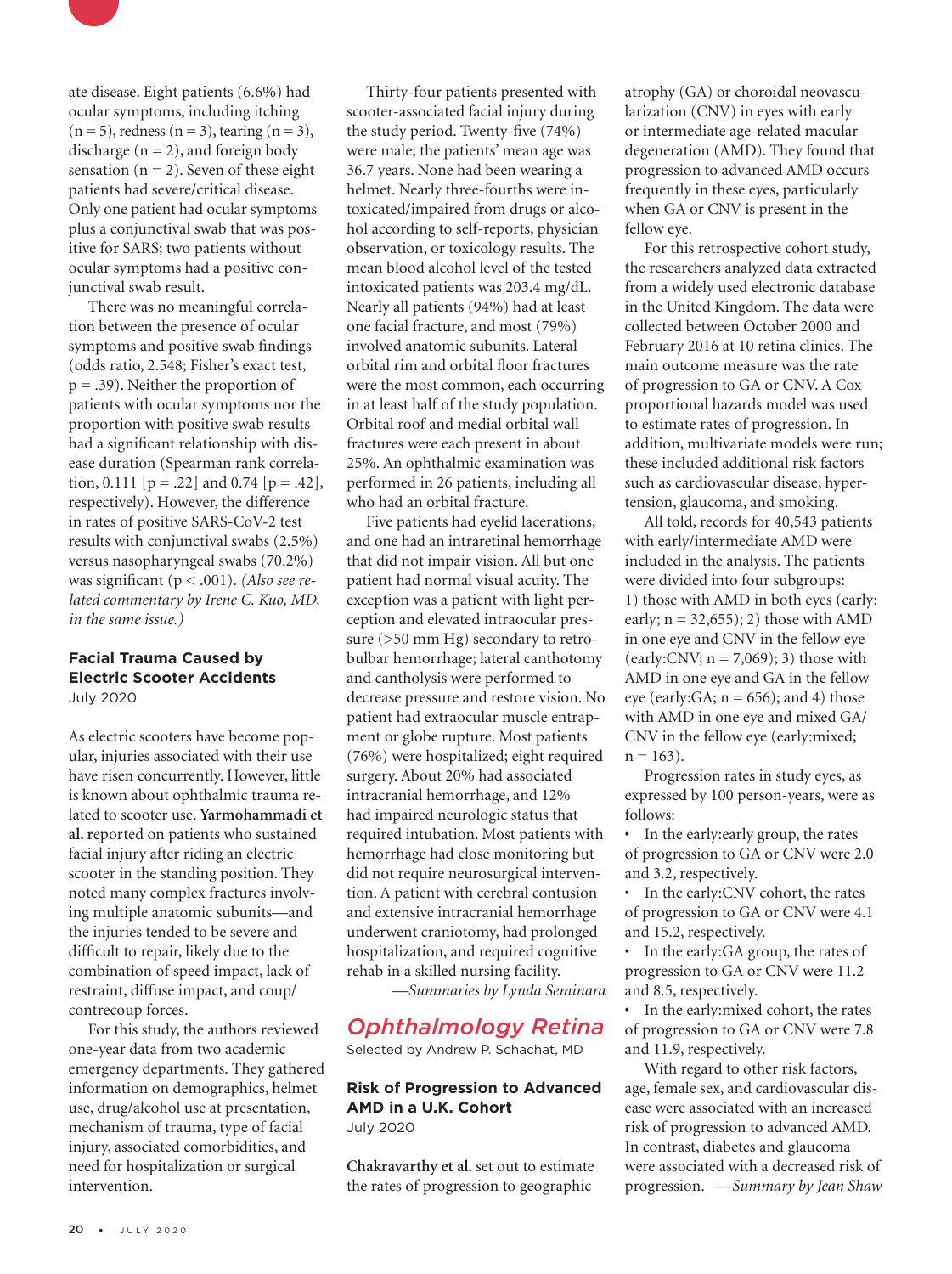# *American Journal of Ophthalmology*

Selected by Richard K. Parrish II, MD

#### **Which OCTA Scanning Protocol Is Best for PDR and NPDR?** July 2020

Although optical coherence tomography angiography (OCTA) can help detect microvascular changes indicative of diabetic retinopathy (DR), studies have failed to establish a protocol that optimally balances scan area and lesion detection and also works well in a busy clinical setting. **Zhu et al.** recently compared OCTA scan protocols; they found that 15×9-mm Montage imaging was significantly better than 6×6-mm Angio imaging for detecting DR lesions (with the exception of microaneurysms). However, they also found that 12×12-mm Angio scanning centered on the fovea and optic disc was comparable to 15×9-mm Montage imaging for discerning lesions without sacrificing sensitivity or speed.

For this study, the authors recruited 119 patients (176 scanned eyes) with proliferative DR (PDR;  $n = 80$ ), nonproliferative DR (NPDR;  $n = 73$ ), and diabetes mellitus without DR  $(n = 23)$ . Eyes were imaged with swept-source (SS)-OCTA and multiple scan protocols in the following order: 3×3-mm Angio centered on the fovea; 6×6-mm Angio centered on the fovea and optic disc; 15×9-mm Montage; and 12×12mm Angio centered on the fovea and optic disc.

Two ophthalmologists independently assessed the images for DR lesions, including microaneurysms, intraretinal microvascular abnormalities, neovascularization, nonperfusion, venous looping, and hard exudates.

Results were as follows:

• For neovascularization in the optic disc and elsewhere, the detection rate with 6×6-mm Angio centered on the fovea was approximately half that of 15×9-mm Montage (17.6% vs. 34.6%, respectively;  $p < .05$ ).

• With 6×6-mm Angio centered on the fovea and optic disc, the rate was roughly two-thirds that of 15×9-mm Montage (26.1% vs. 36.2%, respectively;  $p < .05$ ).

• In detecting microaneurysms, 6×6-mm Angio centered on the fovea and the 6×6-mm Angio scan combination outperformed Montage imaging (85.2% vs. 79.0% and 84.8% vs. 79.0%, respectively; both  $p < .05$ ).

• The 12×12-mm Angio images centered on the fovea and optic disc had detection rates comparable to those of 15×9-mm Montage images for all DR lesions ( $p > .05$ ); however, the rates for nonperfusion and neovascularization were slightly higher with Montage images in patients who received both scans.

These findings support the use of widefield SS-OCTA for distinguishing PDR from NPDR, the authors said. They suggested that 12×12-mm Angio scans centered on the fovea and optic disc are a practical alternative to Montage imaging in busy clinical practices.

## **Elevated Expression of GHRH in Fibrinous Inflammation of PDR** July 2020

Early in the pathogenesis of diabetic retinopathy (DR), immune cells become trapped in retinal capillaries, leading to retinal hypoxia, neovascularization, and eventually fibrovascular membranes (FVMs). Similarly, FVM development at the vitreoretinal interface is characteristic of proliferative diabetic retinopathy (PDR).

In a first-of-its-kind study, **Qin et al.**  investigated whether the formation of FVMs in PDR also is linked to sustained inflammation. They found fibrinous inflammation in the FVMs of patients with active PDR. In addition, the authors found increased levels of growth hormone-releasing hormone (GHRH) and its receptor (GHRH-R) in the vitreous humor and their rich expression in polymorphonuclear leukocytes and other cells in PDR.

For this experimental study, the authors sampled vitreous humor, aqueous humor, and serum from the eyes of 36 patients: 12 with type 2 diabetes, 12 with PDR, and 12 with nondiabetic proliferative vitreoretinopathy (PVR) due to retinal detachment. The latter

served as controls. Age and sex distributions were similar for the three groups, but mean levels of hemoglobin  $A<sub>1c</sub>$  and fibrinogen were much higher in patients with type 2 diabetes or PDR than in controls.

Six FVM samples were obtained from patients with PDR and three from patients with PVR. Histologic evaluation showed the following:

In patients with PDR, the FVMs were composed of a mature region containing differentiated fibrocytes and rich blood vessels and an immature region with macrophage-like cells, numerous infiltrating polymorphonuclear leukocytes, and a fibrinogen-rich network.

• In those with PVR, the mature region of FVMs contained primarily differentiated fibrocytes, whereas the immature region contained mononuclear cells but no polymorphonuclear cells or fibrinogen-rich lattice.

With respect to GHRH and growth hormone (GH), the levels in PDR eyes were much higher in the vitreous humor (1.8-fold and 72.8-fold, respectively) and aqueous humor (2-fold and 4.9-fold, respectively) than in control eyes. In patients with type 2 diabetes, GH but not GHRH was elevated. Immunostaining for expression patterns in FVMs revealed GHRH and GHRH-R in polymorphonuclear leukocytes and vascular endothelial cells of patients with PDR. GHRH-R also was seen in fibrocytes of this group. Moreover, both were observed in polymorphonuclear cells that appeared to penetrate blood vessels.

In patients with PVR, GHRH-R was seen in fibrocytes and infiltrating mononuclear cells, and GHRH was detected in fibrocytes but not in infiltrating immune cells.

The authors hypothesize that GHRH and GHRH-R are involved in fibrinous inflammation in PDR by mediating the activities of polymorphonuclear leukocytes, vascular endothelial cells, and fibrocytes—potentially leading to generation and remodeling of FVMs. Further research may pave the way for therapies targeting GHRH and its receptor.

*—Summaries by Lynda Seminara*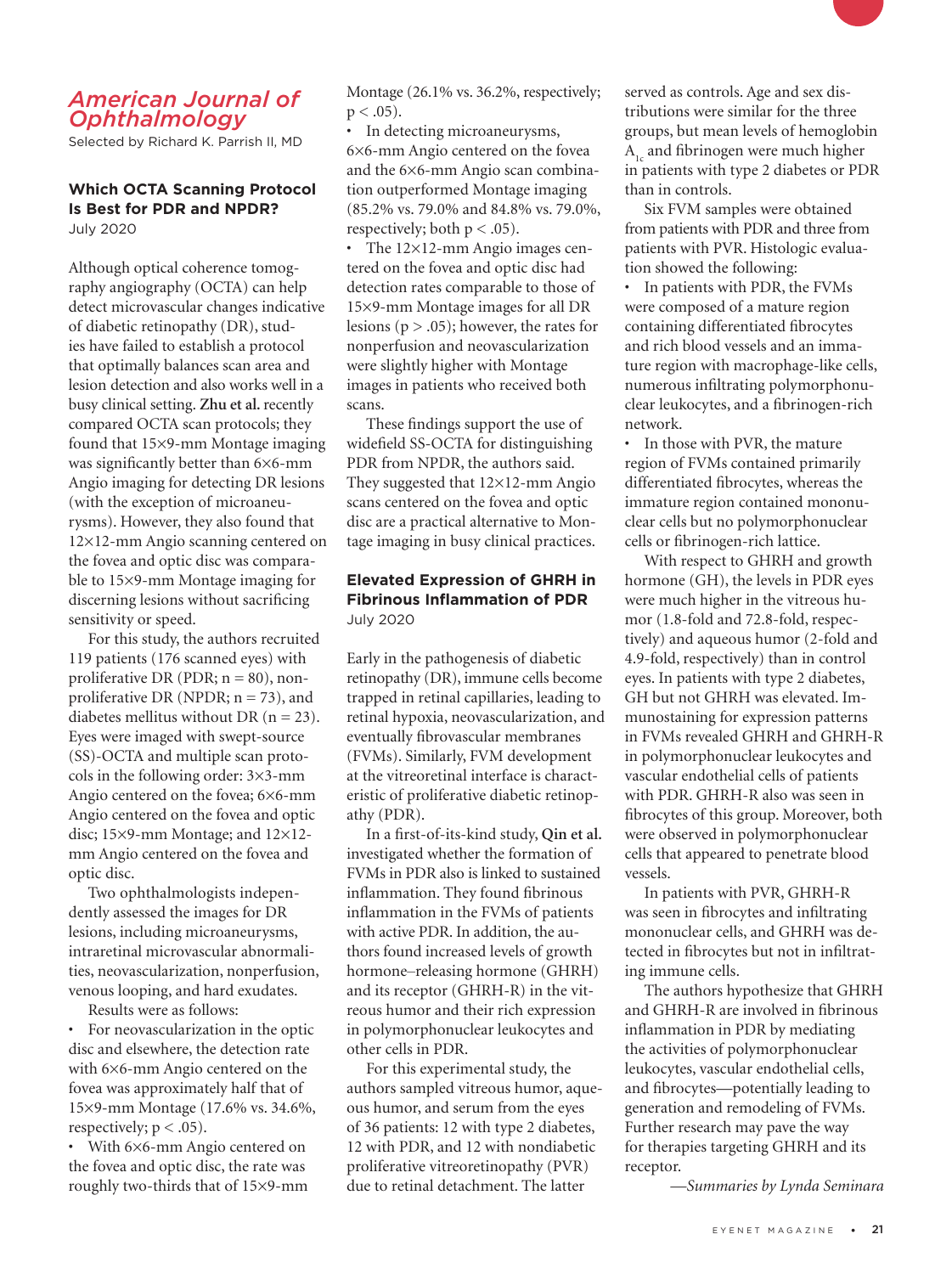

# *JAMA Ophthalmology*

Selected and reviewed by Neil M. Bressler, MD, and Deputy Editors

# **Two-Year AMD Progression Predicts Late AMD and Long-Term Visual Loss**

June 2020

**Vitale et al.** set out to determine whether patients with faster short-term worsening of age-related macular degeneration (AMD) would reach late AMD more quickly. They found that two-year progression along the 9-step Age-Related Eye Disease Study (AREDS) AMD severity scale correlated with poor clinical and visual outcomes by year 7.

This study focused on a cohort of 3,868 AREDS patients (7,736 eyes) who had at least one eye without late AMD or geographic atrophy (GA) at baseline. Two-year AMD progression was defined as an increase of ≥2 or ≥3 steps on the AMD scale. Year 7 outcomes were neovascular AMD, central GA, any GA, and best-corrected visual acuity (BCVA) loss of  $\geq 2$  or  $\geq 3$  lines.

Two-year progression of 2 steps or more occurred in 9% of eyes; progression of at least 3 steps occurred in 3.7%. By year 7, neovascular AMD was present in 6.7% of those eyes, 4.7% had central GA, 10% had any GA, and 37% and 20.9% had a loss in BCVA of ≥2 or ≥3 lines, respectively.

After adjusting for confounders and stratifying data by baseline AMD score, the authors noted that AMD progression of at least 2 steps in the first two years correlated with neovascular AMD by year 7; hazard ratios (HRs) ranged from 3.6 to 19.4. HRs for development of central GA or any GA ranged from 2.6 to 4.7 and from 1.6 to 16.9, respectively. HRs for decreased BCVA ranged from 1.3 to 2.8. The link to poor outcomes was stronger for two-year AMD progression of ≥3 steps than for ≥2 steps, and risk generally was higher for progressing eyes that had lower AMD scores at baseline. For external validation, the authors applied their analyses to a separate cohort of patients drawn from AREDS2; they noted similar predictor-outcome associations.

Clinical trials of AMD treatments, especially those targeting earlier disease stages, may be stymied by the need for large sample sizes and long follow-up times to account for slow infrequent progression to late AMD. Results of this study suggest that patients free of bilateral late AMD at baseline who have disease progression by year 2 are more likely than nonprogressing patients to have late AMD and visual loss by year 7. Further clinical studies in this at-risk subpopulation may help investigators detect meaningful treatment effects in smaller short-duration studies.

#### **Eye Injuries and Fireworks: Prevalence and Trends** June 2020

Studies of the trends and national prevalence of firework-related ocular injuries are scarce. **Shiuey et al.** set out to characterize the firework-related ocular injuries treated in emergency departments (EDs) in the United States. During the 19-year study period, fireworks caused more than 34,000 ocular injuries, most of which occurred during celebrations of Independence Day and New Year's Day. The most common injury was ocular burn.

For this cross-sectional study, the authors gathered data from the National Electronic Injury Surveillance System (NEISS), a stratified probability sample of more than 100 hospital-affiliated U.S. EDs that represents more than 5,300 hospitals. Patients with an eye injury caused by fireworks from January 1999 through December 2017 were included. Outcomes of interest were the annual prevalence of these injuries and the firework types, stratified by such factors as demographics, diagnoses, and event date/location.

The 1,007 injuries identified in the NEISS database represented roughly 34,548 firework-related ocular injuries in U.S. EDs during the study period, or 1,840 injuries annually. Nearly 66% of patients were 18 years old or younger; 72% were male; and 51% were white. The most common injury was ocular burn (62.9%), followed by ocular foreign body (11.7%) and conjunctival irritation (9.6%). Ruptured globe

occurred in 2.8%, and other severe eye trauma was present in 4.6%. More than 90% of patients were treated and released, and 8.7% were admitted or were transferred to another facility.

Injuries were most often linked to firecrackers (19.2%) and bottle rockets (17.6%), followed by sparklers (8.7%), Roman candles (6.6%), and novelty devices (6.5%) such as poppers. Bottle rockets caused a disproportionately high number of severe injuries (odds ratio, 5.82; 95% CI, 2.72-12.46; p < .001). Injuries were most common on or near Jan. 1 and July 4, with 70.2% presenting in July, 7.4% in June, 10% in January, and 4.7% in December.

### **Is Visual Impairment a Risk Factor for Dementia in Women?** June 2020

Although some research shows a link between visual and cognitive impairment, robust longitudinal data are lacking. **Tran et al.** explored the relationship between visual status and the risk of incident dementia and found that the risk of dementia was two- to five-fold greater for visually impaired women. Severe visual impairment further amplified the risk.

This study was a secondary analysis of a prospective longitudinal cohort of women, in which the authors compared the likelihood of incident dementia or mild cognitive impairment (MCI) among women. Eligible participants were community-dwelling women (66-84 years of age) enrolled in one of two studies from the long-running Women's Health Initiative. Visual impairment was categorized as worse than 20/40, worse than 20/80, or worse than 20/100. Visual impairment also was assessed by self-reports. Cognitive impairment was determined by clinical assessment, cognitive testing, and centralized review and adjudication. The primary outcome was probable dementia; the researchers also evaluated incident MCI and a composite end point that included incident cases of probable dementia or MCI. Main outcome measures were hazard ratios (HRs) and 95% confidence intervals (CIs) for incident cognitive impairment.